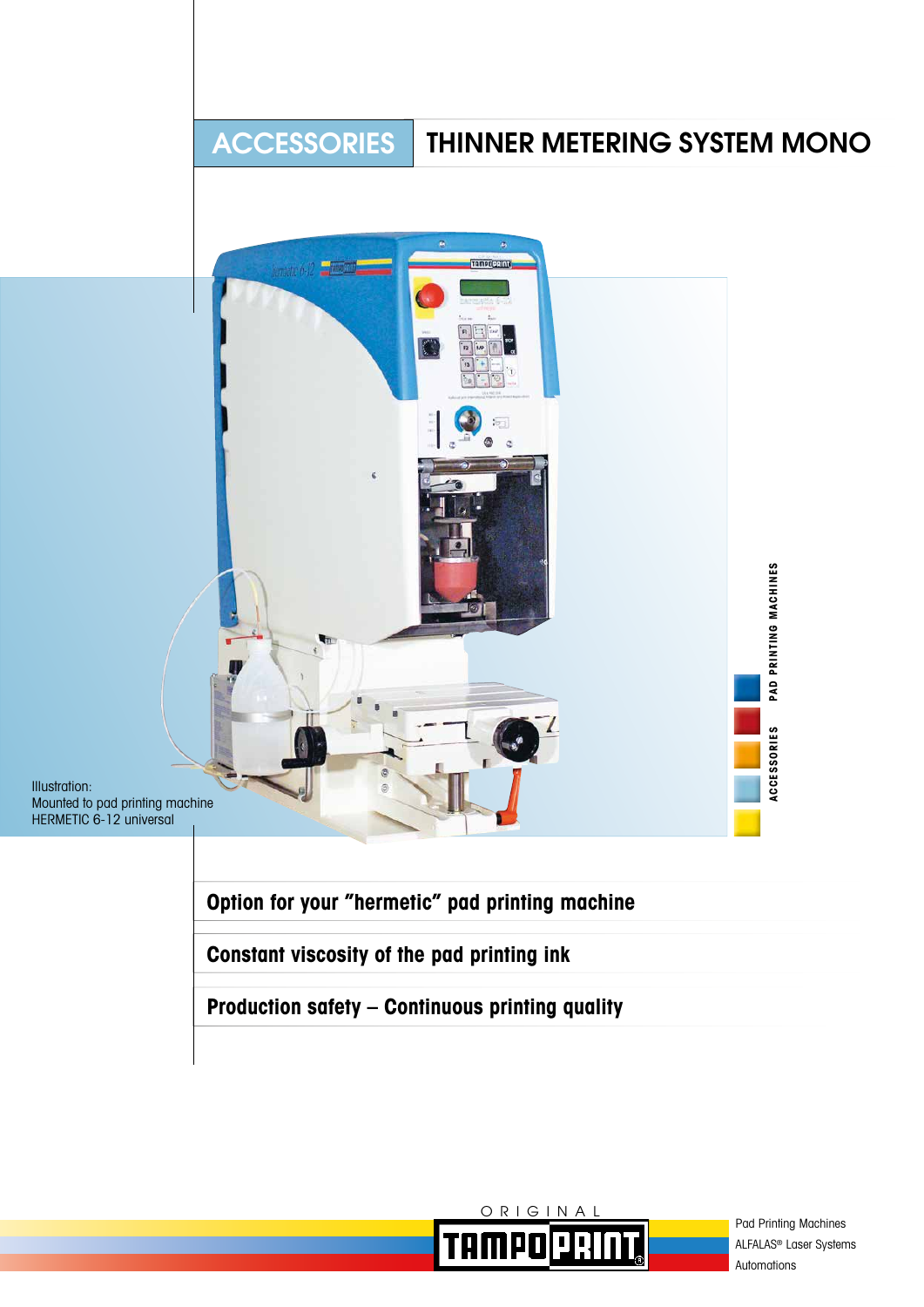**Assembly Thinner Metering System Mono:**



**A.** Connect flexible hose (1) with right and left connecting nipples (2 + 3) to the clamp ratchet (4).



**B.** Tilt clamp ratchet (4) to the right and lock in place by means of the tension lever (5) .



- **C.** Mount supply hose (6) with hose connection to supply bottle (7) and to the right connecting nippel (2) of the clamp ratchet (4).
- **D.** Mount discharge hose (8) with hose connection to the left connecting nippel (3) of the clamp ratchet (4).



Ill.: Discharge hose (8) is mounted to the ink/doctoring cup (12) by means of sealing plug (11)



- **E.** Slide cable clips (9) on the pipe (10).
- **F.** Attachment to pad printing machine: Mount pipe (10) to the left machine side. **Always mount thinner-metering system below level of ink/doctoring cup** (bore holes available)**.**
- **G.** Push the discharge hose (8) through the pipe (10).
- **H.** Attach hose connection to discharge hose (8).
- **I.** Screw sealing plug (11) on top of ink/doctoring cup (12).
- **K.** Attach discharge hose (8) to sealing plug (11).
- **L.** Plug the mains cable of the thinner-metering system directly in the power socket of the machine. (Attention: Please observe the note on page 4).
- **M.** Switch-on machine and start with the adjustment of the dosage (see page 4).

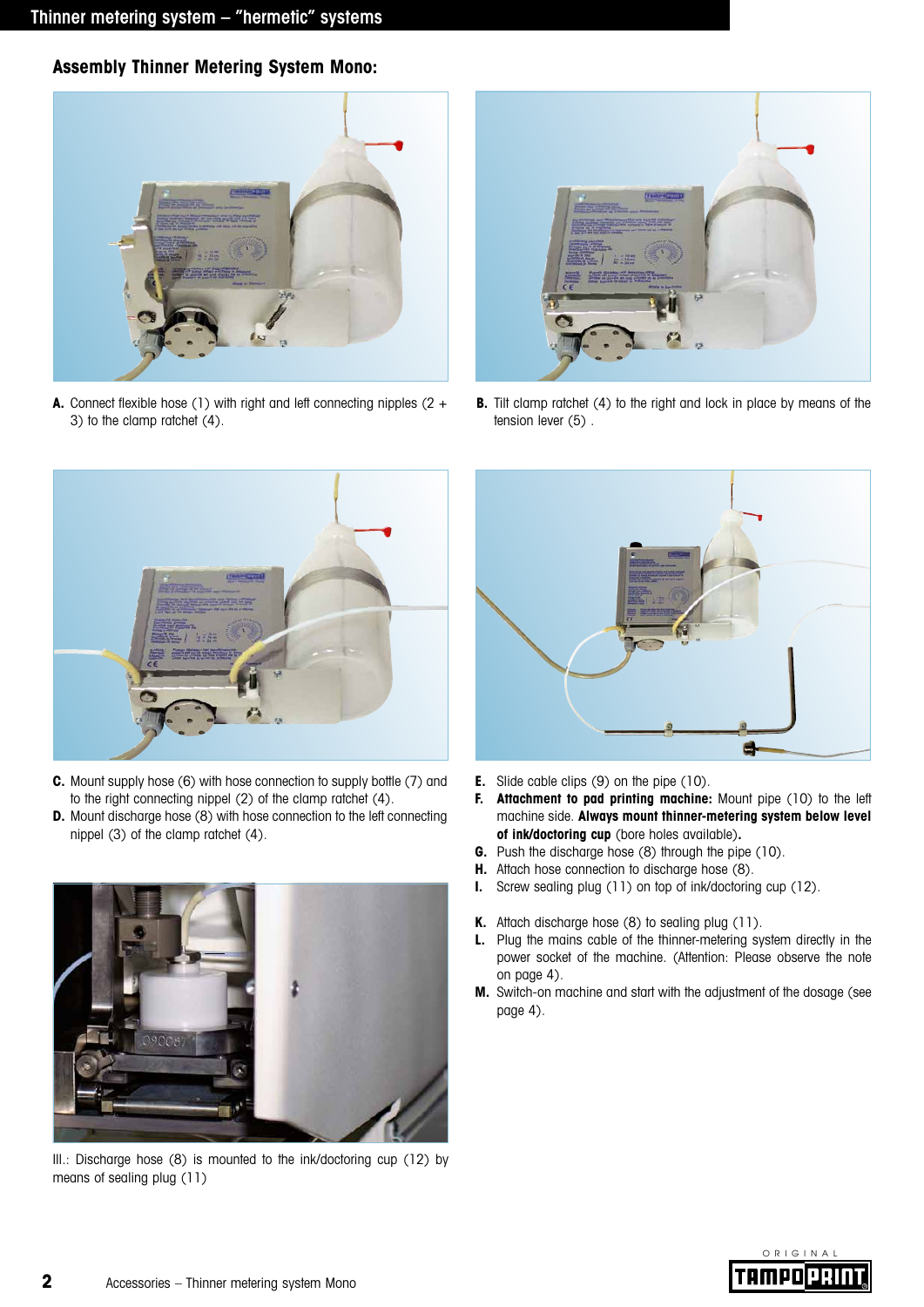**Spare parts:**

| Item No. | Quantity | <b>Description</b>                    | Item No. | Quantity | <b>Description</b>                    |
|----------|----------|---------------------------------------|----------|----------|---------------------------------------|
| 23 14 21 | 2        | Socket head cap screw                 | 23 96 39 |          | Fuse holder                           |
| 23 23 17 | 2        | Socket head cap screw                 | 23 96 41 |          | Supply bottle cpl.                    |
| 23 37 20 | 2        | Cable clip 0,8 mm                     | 23 96 42 |          | Holder supply bottle                  |
| 23 96 29 |          | Motor with gear                       | 23 96 43 |          | Sealing plug doctoring cup            |
| 23 96 30 |          | Fine-wire fuse                        | 23 96 44 |          | Tension lever cpl.                    |
| 23 96 31 |          | Housing cpl.                          | 23 96 45 |          | Bearing shaft ratchet initial tension |
| 23 96 32 |          | Regulating potentiometer              | 23 96 46 |          | Rotor with squeeze rolls              |
| 23 96 33 |          | Switch ON/OFF                         | 23 96 47 |          | Clamp ratchet                         |
| 23 96 34 |          | Power unit                            | 23 96 48 |          | Bearing shaft clamp ratchet           |
| 23 96 35 |          | Power socket with plug                | 23 96 49 |          | Hose connection with plug nipple      |
| 23 96 36 |          | Pointer knob regulating potentiometer | 23 96 50 |          | Hose connection                       |
| 23 96 37 |          | Flexible hose with plug nipple        | 23 96 52 |          | Pipe "hermetic" systems               |
| 23 96 38 | 2        | Supply/discharge hose                 |          |          |                                       |